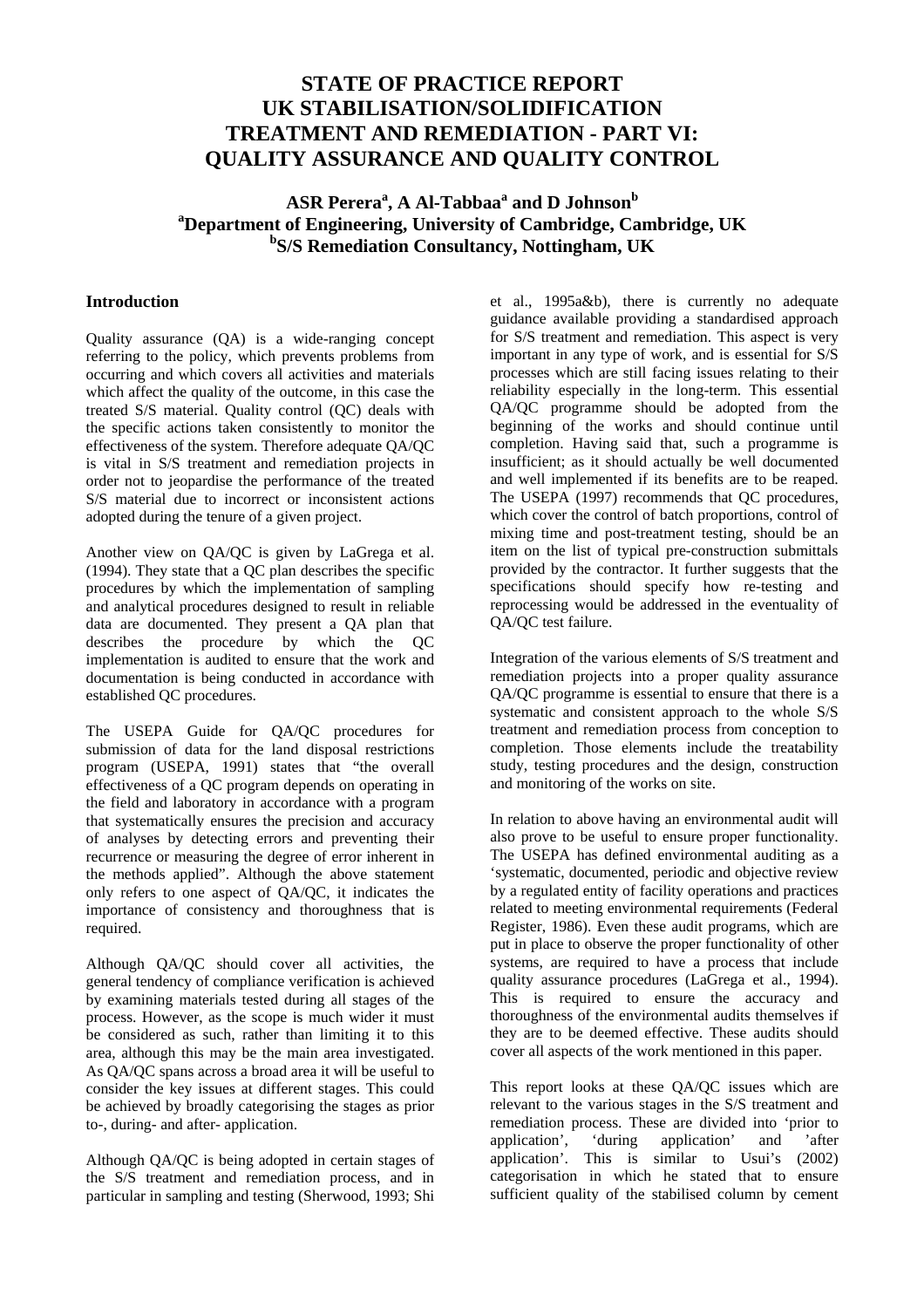deep mixing (CDM) method, adequate QA/QC are required before, during and after construction.

# **QA/QC Prior to Application**

Once a project has been decided on, the QA/QC programme should be built around the main objectives of the works and also as part of the objectives. Projects, especially those involving field work, require a QA/QC procedure to be incorporated as part of the work plan (Day, 1997; prEN 14679, 2003). The procedure should detail the key QC issues that will be addressed throughout the project, the methods and frequency of their checks and also define the procedure for dealing with non-conformance (BS EN ISO 9000, 2000; EA, 2004). A proper record keeping system should also be observed as this would enable the identification of any discrepancies at an early stage and would also enable access to them for later use if the necessity arises.

The location of treatment and where the treated material will end up should both be investigated, prepared as necessary and thereafter maintained to ensure that they remain fairly consistent. In the laboratory this means checking the laboratory working and curing conditions, and maintaining them. In the field, the site to be treated needs to be investigated sufficiently to ensure that any variability is understood and that there are proper controls to tackle it. Thereafter it should be ensured that the site preparation is carried out in accordance with requirements. For contaminated sites the investigation could be performed in accordance with a suitable standard such as BS 10175 (2001), to ensure that the samples are representative of the material to be treated. Where large variation is present, several samples should be taken for the treatability study and should not be combined.

For highway earthworks involving treatment with lime and/or cement to improve fill and to stabilise capping materials, guidance on investigation is given in the HA 74/00 (Highways Agency et al., 2000). In addition, when the final disposal location is to landfill, checks will also need to be carried out on the landfill or at least conditions will need to be obtained from the landfill owner. This is important as the curing conditions will have an influence on the performance of the material and these conditions will need to be considered at the treatability study stage. In all cases the time period between sampling of material and laboratory assessment should be kept to a minimum, as constituents and properties of the original material could change with time. The samples, especially those that could be affected by oxidation, should be kept airtight and Mitchell (1986) recommends storing them at below 4ºC. The time period between the treatability study and the field remediation should be kept as short as possible to minimise any potential changes in the contaminants present in the contaminated material caused by weathering effects on the site.

Thereafter the QA/QC of source material will be one of the key issues at this stage. Source material will include all binders, fillers and additives that are going to be used in the project. These should be properly characterised and should comply with relevant quality standards (Harris et al., 1995a&b). This is normally certified by the supplier and should also conform to ISO 9000. The material quality standards for common materials in use are available in the form of BS standards. For example the quality standards for cement, building lime and ground granulated blastfurnace slag (for use with Portland cement) are BS EN 197-1 (2000), BS EN 459-1 (2001) and BS 6699 (1992) respectively. Other binders such as kiln dust and fly ash may be more variable in quality and appropriate technical specifications are required for these materials. Pulverised fuel ash, in particular, is used in many applications in both standardised (BS EN 450, 1995; BS 3892, 1996 & 1997) and non-standardised forms (e.g. conditioned ash).

In addition to the supplier guarantee, the material, when received, should be checked periodically according to a set plan to ensure that the material in hand conforms to the standards. Where standards are not available then they should be checked against a benchmark sample to ensure they remain consistent. Also where possible it is advisable to use the same supplier to supply materials throughout the project. All these procedures are necessary as they ensure that the materials used in the given treatment process remain consistent throughout the project, as slight changes in some materials could significantly affect their performance. This control should apply even at the stage of conducting treatability studies.

It should also be noted that the water used and the contaminated material to be treated would also need to be considered as a source material. These too would need to be kept consistent as changes in water quality especially changes in temperature and pH could affect the treatment. The water, which must be clean and potable, should comply with BS EN 1008 (2002) (as used for the making of concrete). The contaminated material treated during the project should also be comprehensively characterised in the first instance to develop the formulations, to establish whether inhibitory substances are present and to determine material handling requirements (Harris et al., 1995b). The checks should even continue thereafter to ensure that the contaminated material lies within the ranges that were acceptable at the treatability study. Otherwise the design formulation used might become less effective and might need to be changed. In fact regular checks should be carried out on all the material to ensure conformity especially when taken for use.

When conducting the above investigations on the material, the sampling technique itself should be in accordance with the relevant standard if available. Where a standard is not available it should be conducted in a diligent and consistent manner.

Storage of materials, both the material to be treated and the binders, also need to be controlled. The longer the period of storage the higher the care should be. This is performed in order to prevent materials from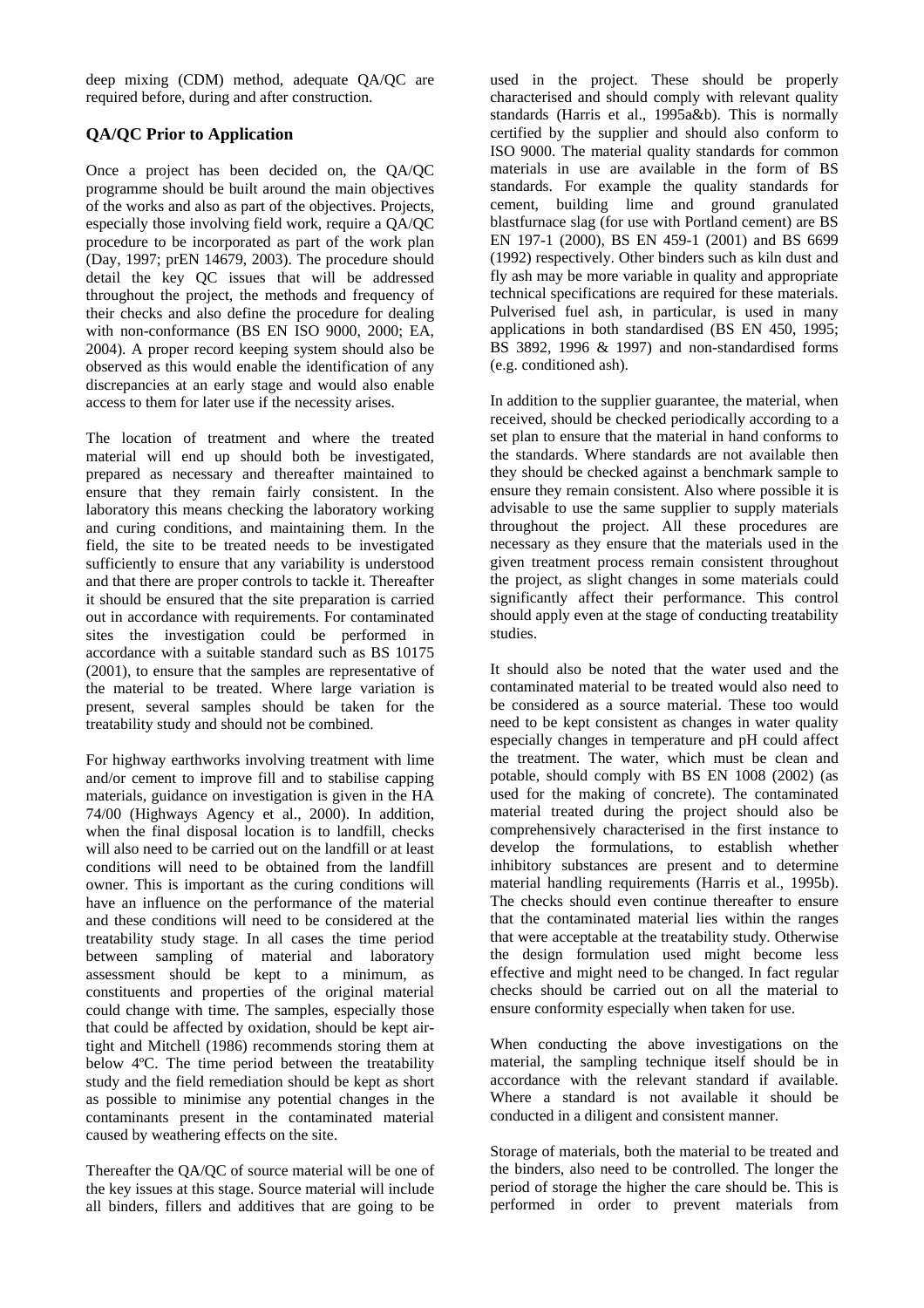deterioration, damage and contamination or at least to minimise the impact. The materials will usually be stored in containers that will not deteriorate with time or in the case where the contaminated material requires storing the containers should not affect the contaminants. Some materials will also require further controls such as being stored in air tight conditions and kept at a temperature below 4ºC. Binders should be stored under cover and above ground in order to minimise contact with damp earth. Cement quality deteriorates when exposed to the atmosphere. Quicklime reacts with moisture present in the air, producing heat and additionally expands so that bags stacked above each other could become unstable and topple. Also adopting a first-in first-out policy when utilising materials from storage would minimise any adverse affects as the standing period of the material in storage is minimised. The QA on the material will be achieved by conducting characterisation tests as appropriate.

Other relevant aspects include controlling temporary storage locations such as transportation, final disposal site in ex-situ applications and where possible some control over in-situ locations, although this is much more difficult. Obviously a distinction needs to be made between laboratory conditions and field conditions. In laboratory conditions the control is generally easier as conditions remain fairly stable over long periods of time.

# **QA/QC During Application**

During the treatment application QA/QC procedures are more diverse as the work involved depends on whether it is a laboratory-based, ex-situ field or in-situ field application, and could be significantly different. Furthermore, even within a similar category, e.g. exsitu field treatment for landfill disposal, the approach during treatment could be different. Hence the QC procedure for this stage should be developed with the assistance of the designer of the S/S process and also the regulator where needed. The latter is essential particularly when decisions need to be made about post-treatment monitoring and testing requirements.

This section is divided into the different stages of a treatment including blending, ex-situ mixing and placement and in-situ mixing and placement.

## **Blending:**

In some cases the binders are blended in stages prior to the addition of the water and prior to contact with the material to be treated and then either stored temporarily or used directly for treatment. Here the materials in question are weighed and blended together using some form of mixing. Controls should be in place to ensure the accuracy of the weighing, order in which the weighing and blending is performed, blending time and rate, homogeneity of the mixing etc. An example of such a QA/QC procedure can be found in Shi et al. (1995a), where the dry cementing additives were blended, trucked to the site and temporarily stored prior to the treatment and disposal. In this study several quick tests were used to determine the effect of the mixing procedure and transportation on the homogeneity of the blended material. Companies supplying blended binders should have a QA scheme conforming to BS EN ISO 9000.

In addition to blending of materials, some might have to undergo a form of pre-treatment prior to use. This process is normally undertaken in order to modify some of the initial properties of the material so that its performance, especially during treatment, is enhanced. Some common methods of pre-treatment include screening, processing to re-grade, dewatering, combining with high-surface area material, blending to dilute contaminants in hot-spots, phase separators, insitu biodegradation and addition of additives. These summary points have been taken from EA (2004), which also examines their associated benefits and issues. When undertaking any of these or other pretreatment techniques as required, controls should be put in place to ensure conformance.

## **Ex-situ mixing and placement:**

Pre-blended materials or individual materials, which should ideally have been protected from moisture and direct sunlight, should be weighed as required for one application and then added to the mixture along with the material to be treated and also the water (where necessary). Here again the sequence of addition should be kept consistent. Some mixers work continuously rather than as a batch and therefore this stage involves continuous weighing and mixing. Obviously the controls needed for the latter process will be higher.

Once mixed the treated material will be disposed of or re-used. Generally, samples will be taken from the mixing unit, from the point of exit and from the final placed location for testing. Care is required in taking these samples in a safe manner. In cases where the treated material requires transportation a sample needs to be taken from the vehicle prior to depositing.

The samples collected should generally be subjected to two types of tests for verification of quality, namely quick tests on the fresh treated S/S material and tests after the samples had been cured for a given length of time. The time and rate of mixing, method of transport from the mixing unit to the placement site (if any) and the placement method, including compaction method, should be part of the QC plan. In a study conducted by Shi et al. (1995b) the mixing was carried out in batches for three minutes and then transported by a positive displacement pump for approximately 50m prior to discharging into a prepared cell. Compaction was achieved by using a pencil vibrator. Bulk density, moisture content, cone-slump and K-slump tests were performed to assess the quality of the S/S material.

## **In-situ mixing and placement:**

Here the mixing of the binders will be similar to that of the ex-situ mixing detailed above. The binders will then be transferred to the equipment, which supply the blended mixture to the contaminated material, and mixed in-place. Contaminated material in the form of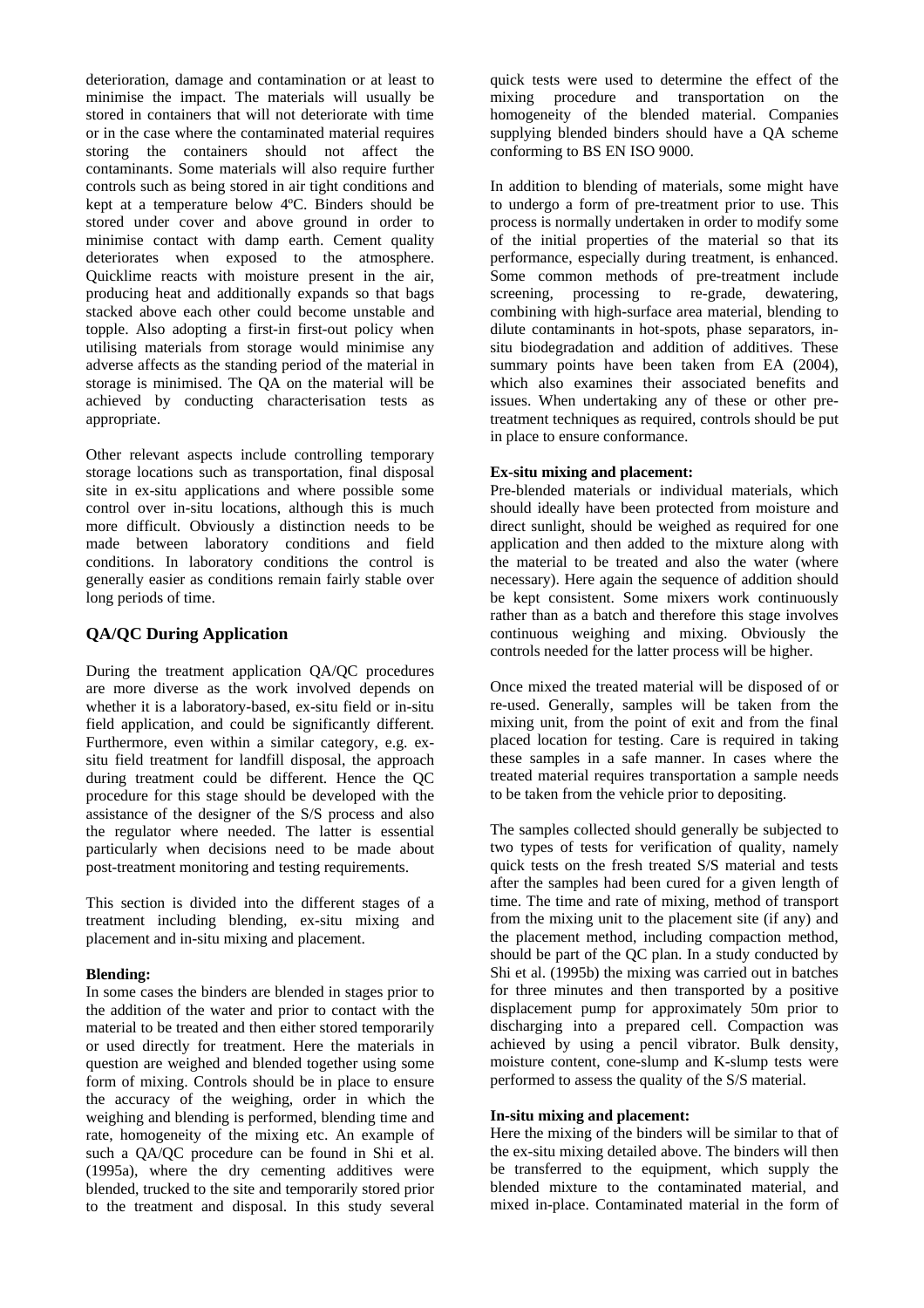slurries in pits could be mixed in-place by backhoes and contaminated material in the form of contaminated soil could be mixed in-place using augers. In the former, QC procedures should be set in place to ensure proper supply and mixing. Fresh samples should be taken from different locations and depths, and tested to ensure that requirements are met. Also as the process is visible, at least at the surface, it provides a visual QC check as well. In the latter case, involving the use of augers, the whole treatment phase will be below ground and hence the control of the treatment is performed by indirect measures. However additionally, and prior to treatment, the positioning and verticality of the shaft must be checked (Hioki, 2002).

During the in-situ auger treatment the controls will be the monitoring of the amount of binder dosed, mixing rotation speeds and penetration and withdrawal speeds. These should be adjusted during the execution procedure to ensure the required quality (Usui, 2002). The new advancements in terms of mixing apparatus, alignment control devices and integrated systems for real-time monitoring during treatment have led to improvements in the quality control and this in turn has helped enhance the reliability of the technique (Porbaha, 1998). Samples to assess the quality of the binding mixture should be taken from the auger outlets before and after treatment. However, core samples may also be required to assess the fresh treated material itself and this will be obtained from selected points in the treated ground.

When forming a stabilised layer, the Lime Stabilisation Manual (BLI, 1990) lists the factors that influence the performance of a lime stabilised layer and hence require control to ensure the uniformity and acceptability of the completed layer. These are the consistency of the material to be stabilised, quantity of reactive lime (available lime), moisture content, efficiency of mixing, thickness of layer, degree of compaction, surface level and regularity, and end product tests. Similar factors will apply for other enduse applications involving lime and/or cement, such as the Highways Advice Note HA 74/00 (Highways Agency et al., 2000) for the treatment of fill and capping material. This type of work would generally be carried out in accordance with the Specification for Highway Works and tested in accordance with BS 1924 (1990).

In relation to soil stabilisation work, Sherwood (1993) stated that regular checks need to be carried out during the construction process to ensure that the requirements are being met and also production control tests need to be carried out to monitor the work in progress to ensure a consistent product. These are then said to be followed up by compliance tests on the final product to observe the performance. He then describes the tests that may need to be conducted to check the compliance of the materials and discusses the various factors that influence the selection of a given test. These are considered under the categories of preliminary trial, sampling and testing frequency, storage and handling of the stabiliser, control of the moisture content, control of the stabiliser content, mixing efficiency, control of compacted density and routine strength determination.

The objective of sample testing conducted at this stage is to ensure compliance for verification of remediation. Additional monitoring during the treatment process will sometimes be needed to check factors which may be affected as a result of the process. This may include, among others, monitoring of air quality, ground vibrations, ground movement and pore water pressure.

QC checks will also be periodically conducted on all equipment used during the project to ensure that they function at the required level. This will generally be achieved in the form of calibration.

# **QA/QC After Application**

Checks carried out after the treatment are mainly for quality verification purposes. This is usually achieved by the testing of cured samples and by continued monitoring. Samples tested would be those that were taken at the time of treatment and those acquired from the placed location at a later date. Additionally, some types of testing could be conducted on treated material while in place. The tests that could be conducted on exsitu samples were discussed in Perera et al. (2004). Insitu tests for quality verification include integrity tests, rotary sounding test and the vertical loading test (Usui, 2002). The objective of testing at this stage will normally be to check compliance or for characterisation testing of the material in its end-use. It could also be for 'forensic' testing for materials, which have not met the required specifications (EA, 2004).

## **Sampling:**

The fresh samples acquired from the various stages in the application process, may require moulding. This will depend on the tests to be carried out and any subsequent curing until taken for testing. For QC purposes the moulds used should be of the same material and dimensions, and be prepared in the same manner. The material of these moulds should not deteriorate with time or be damaged during the moulding of the specimens. Moulds may be cast in accordance to BS EN 12390 (2000), which is normally employed for testing concrete. Moulding of fresh samples should also be carried out in a consistent manner, as this has a bearing especially on tests involving monolithic samples such as strength. There are standards available for conducting this for given tests (e.g. BS EN 196, 1992; BS EN 12390, 2000).

When acquiring samples from the field, sampling should be conducted in the manner specified. This would be based on the sampling strategy and sampling objectives of the project. Factors such as the sampling location, number of samples, frequency of sampling, sampling pattern, sample size and sampling technique will need to be considered (EA, 2004). Amongst others, these factors will be influenced by the type of process application and end-use, i.e. in-situ or ex-situ and disposal or re-use. Checks will be needed to ensure that the above factors were observed and thereafter that the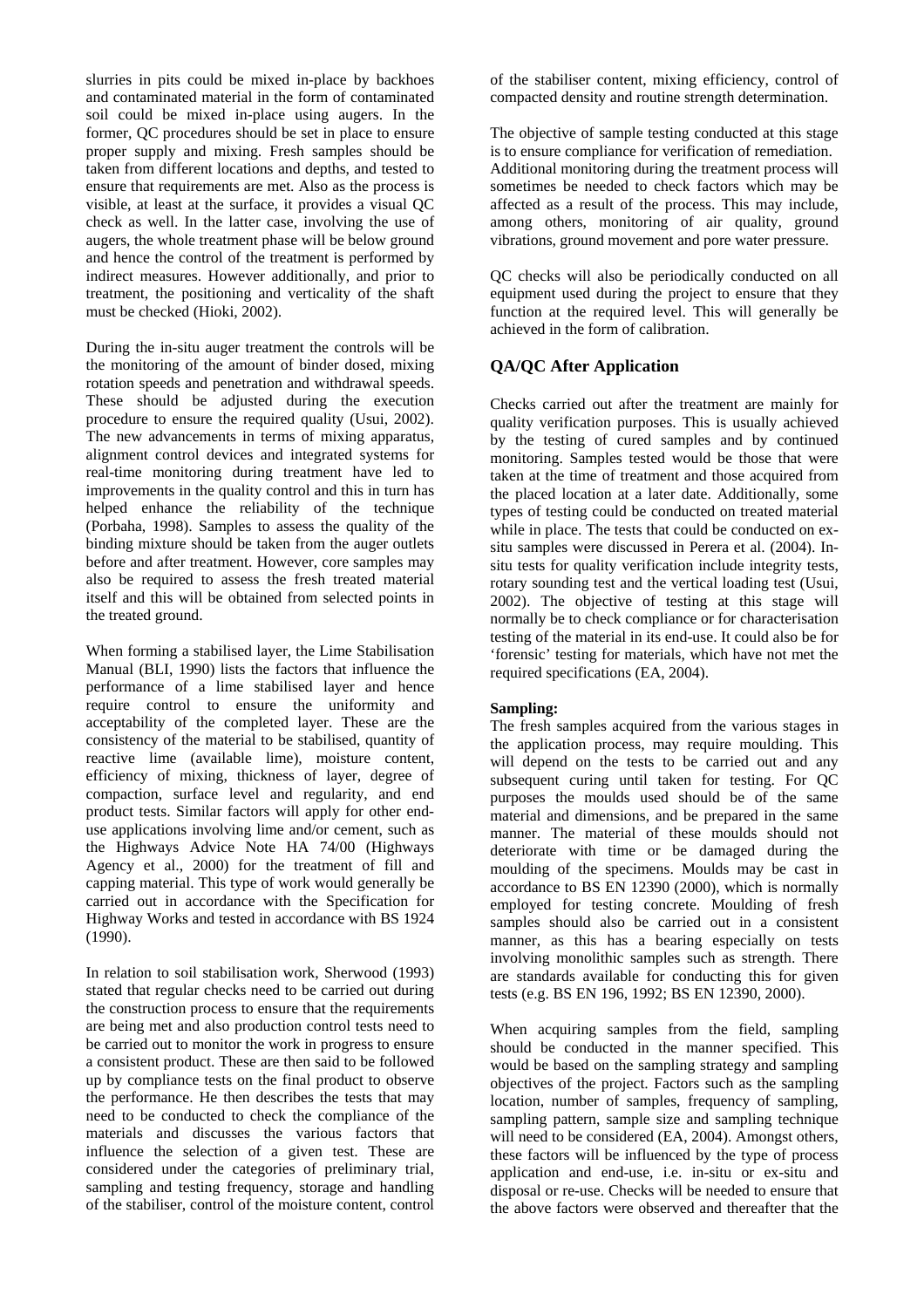acquired samples were preserved properly and transported to the location of testing. The quality of the acquired samples will be based on a number of factors such as the quality of the coring equipment, coring technique, sampling tools and skill of the workman. Hence these need careful monitoring in order to minimise any compromising of the quality of the sample. It has been stated that in in-situ treatment using augers sample should be taken throughout the depth (CDIT, 2001) and should include both column centres and areas of overlap (EA, 2004) in order to verify the continuity of the material and these samples should be used for conducting relevant tests. CDIT (2001) also suggested that samplers of a relatively large diameter (e.g. 86mm) should be used in order to obtain good quality samples. Similar to the above, in other areas of treatment core samples should also be obtained to be representative of the treated material and these then should be tested as required. In addition to sampling of the main area of interest, i.e. the treated material, sampling will also be required of general monitoring activities such as water quality and air pollution monitoring.

Matsuo (2002) listed the conventional quality assurance procedures adopted for earth works in Japan which apply to all types of soil mixing work. The first point referred to the sampling frequency and sampling location in the column. It stated that one sampling was conducted for every 250 improved columns with the sample being retrieved from mid height of a soil layer. The other points referred to the obtaining of sub samples from the main sample, the test conducted and performance criteria required. These are a) acquiring three test pieces from the top, middle and bottom part of the sample for conducting unconfined compressive strength, with the average being taken as one data value unless doing so is not advisable; b) the average value is subject to comparison with the design strength; and c) all data should be larger than the design strength.

#### **Monitoring:**

Monitoring will be carried out at all stages of a project. In this section the emphasis is on post-completion monitoring. However, except for the work item itself and timescale involved the basic principles at all stages will be similar.

Monitoring will generally cover two areas, namely monitoring the treated material itself and monitoring the surrounding materials and areas. The treated material is monitored to check whether it would be effective for a timescale based on its end-use. This may involve direct measures such as observing swell or cracking, or indirect measures which would involve sampling and testing. The surrounding materials and areas require monitoring to check whether any changes that have been incurred due to the treatment process have had any effect on them. For example water quality of a downstream watercourse, ground movement after in-situ treatment activities etc.

Once the decision has been made on whether monitoring is required, the monitoring requirement will be incorporated into the monitoring programme. This will be based on various factors, including the concerned regulatory body. It is reported that in the case of the EPA and State regulated sites in USA, monitoring requirements vary based on the nature of the contaminants, their level of hazard and local ground water regime (BCA, 2001). The frequency and duration of monitoring and the number of variables monitored will also vary from project to project. Landfill site leachates are said to be monitored for 30 years after closure, initially on a quarterly basis and after five years may be reduced to twice a year or even yearly provided the conditions are favourable (BCA, 2001). The Highways Advice Note 74/00 (Highways Agency et al., 2000) suggests a modest system of monitoring be installed for large sites of slope repair and suggests monitoring will be necessary for about 2 years to monitor the performance of the repair.

Similar to the requirement for the application equipment, all monitoring equipment needs to be maintained and checked periodically to ensure that they are functioning properly.

#### **Maintenance:**

Maintenance may also be required, based on end-use or even as a regulatory requirement, to ensure that the treated material will continue to perform effectively and where necessary to isolate it from potential receptors. To achieve the former, the treated material may require protection from events such as those causing disturbance or weathering. The necessary maintenance activities should be developed at the initial stage and be well documented. Checks will need to be carried out to ensure that the requirements are met. In some cases maintenance is not easy to carry out especially when the site is part of a major development. Furthermore, care should be taken to ensure that no changes in the end-use have taken place or where stipulated no changes will take place until the designated time has lapsed. An example is where excavation is carried out into the treated material for the purpose of installing services. Where changes have taken place more checks will be needed to ensure that the original maintenance objectives are still upheld. Where compromised, additional checks will be required to ensure that the contingency plan will be carried out. Examples of maintenance include the installation of barriers to protect groundwater.

#### **Testing:**

Samples obtained at various stages of the project will require some form of testing for measuring the desired property. The range of tests and their frequency should be decided at the beginning of the project, and the schedule should take into account such factors as the number of replicates. The schedule should also be sufficiently flexible to incorporate extra tests if required. The testing programme could be developed for both physical and leaching tests based on approaches such as those outlined in DD ENV 12920 (1998), which refers to the suitable choice of leaching test to be used to ensure that a chosen leaching tests is representative of the in-service conditions. For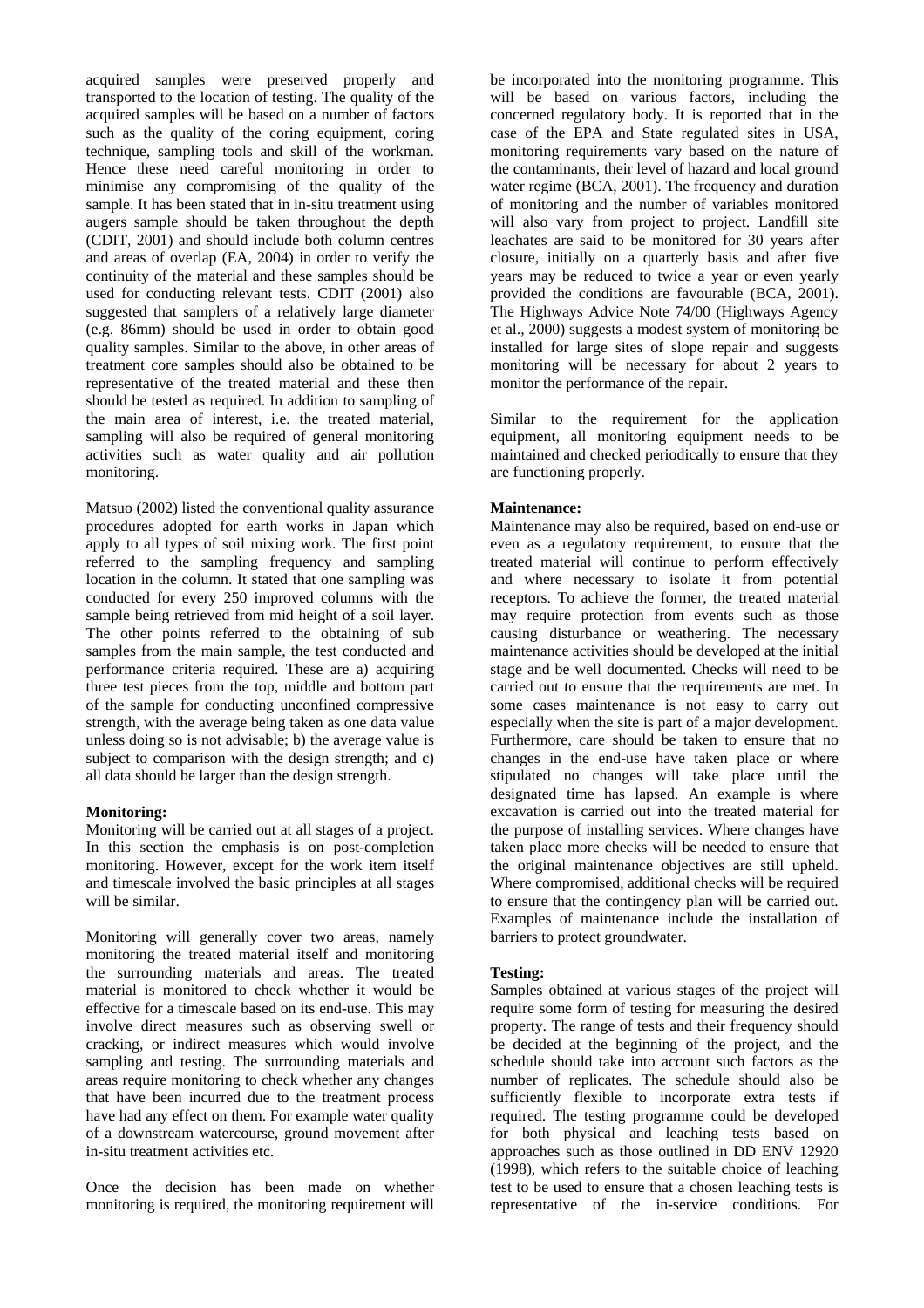stabilisation of earthworks the minimum frequency for testing and tests required are given in the Notes for Guidance on the Specification for Highway Works (Highways Agency et al., 2001).

All tests should be conducted in a manner prescribed in the relevant standards (see Perera et al., 2004) or designated procedures. Where the exact stipulated procedure is unable to be followed then any changes made should be documented and the opted procedure should be followed throughout the project. This will remove any bias from the results when comparisons are made. The tests should be conducted on the stipulated days and where, due to practical reasons, this was not possible the tested date should be clearly documented.

Wherever possible, especially when the testing equipment belongs to the project (project co-ordinators) the same equipment should be used under the same conditions for testing the samples. This will minimise errors in results arising from the use of different equipment. Furthermore, these equipment need to be calibrated periodically to ensure that their functioning is within acceptable limits. If faults were found, these should be rectified and documented properly. When the project does not have control over the testing equipment, a reputable laboratory should be used and the same laboratory should be used throughout the project. Given typical testing regimes, more than one laboratory may sometimes need to be selected, to cope with the total range of tests to be conducted. It should be ensured that all the laboratories follow proper QA/QC procedures and are consistent with the method of testing. Proper documentation should be obtained from them and the requirements of the project should be made very clear.

## **Analysis:**

Analytical methods would be required to analyse various substances prior to, during and after the treatment application. Analysis of water quality and leachate from leaching tests are some that would require analytical methods. Most of these methods would generally have guidelines on the number of replicates required. The equipment type that is being used should be kept consistent and should be able to cope with the desired detection limits. The standards for calibration should be made up in accordance to the specifications from acceptable reagents and should cover the range of concentrations expected from the samples.

Analysis of samples should be carried out diligently by trained workers to ensure the best possible precision and accuracy is obtained from the equipment. The equipment itself should be maintained properly and calibrated periodically.

## **Some Applications/Case Studies**

Topolnicki (2002) reported on three different deep soil mixing (DSM) applications in Poland to illustrate the importance of quality control issues.

1) Pad and strip foundations with strongly varying loads were designed as shallow foundations supported on DSM columns of 800mm diameter. The number of columns in each cluster under the pad foundations ranged from 3 to 14 based on a maximum design load acting on a single column of 512kN and allowable settlement difference of 5mm over a 6m span. Based on the initial soil investigation results, which included soil profiles and parameters evaluated from classical borings and penetration tests, 6m length columns were assumed sufficient in the design at one pad foundation location. However, additional soil investigation conducted during the construction stage, as required by the quality assurance plan, revealed that 6m would have been insufficient and the fresh DSM columns were extended to a depth of 8.5m. This case underlined the role of adequate soil investigation data and on-site control of works.

2) A foundation slab was supported on DSM columns, based on 3D finite element calculations which allowed slab-soil interaction and elastic behaviour of columns to be investigated. As the soil was very heterogeneous and contained organic layers, significant differences in column strength were expected, hence a maximum factored design compression stress of 0.86MPa was used and a special mixing procedure was adopted. A general safety factor of 2.5 was applied to the maximum factored design stress which meant that a strength of at least 1.9MPa was required at 28 days. When the 32 standard cubic samples, which were extracted from the fresh DSM columns, were tested for uniaxial compression it was found that three samples had achieved lower strength values than prescribed (1.9MPa), even though they were higher than the design stress of 0.86MPa. It was also found that these samples had been left unprotected during a very cold night and had become partially frozen. This was not duly reported. This case illustrated that classical evaluation procedure of sample strength data, in this case based on 95% confidence which is normally prescribed for ordinary concrete under Polish standards, should not be mechanically used for DSM, but recognised that a new evaluation procedure for DSM strength data is actually needed.

3) DSM columns in groups were found in some cases to be capable of fulfilling all technical requirements with respect to stability and settlement of bridge supports in place of large diameter piles. A typical single column from a cluster under a bridge support was to have a characteristic maximum load of 382kN and the predicted settlement for the whole support was to be 9.5mm. Two loading tests were conducted on a single DSM column to check the load-settlement characteristic and to confirm the applied design method and the predicted settlement. The observed total settlement corresponding to the design characteristic load and maximum applied load (which was 150% of the former load) was 3.28 and 8.22mm respectively. The test results were reanalysed with the same calculation method in order to check the settlement prediction. The calculated settlement corresponding to the 3.28mm was 6.0mm, thus giving evidence that the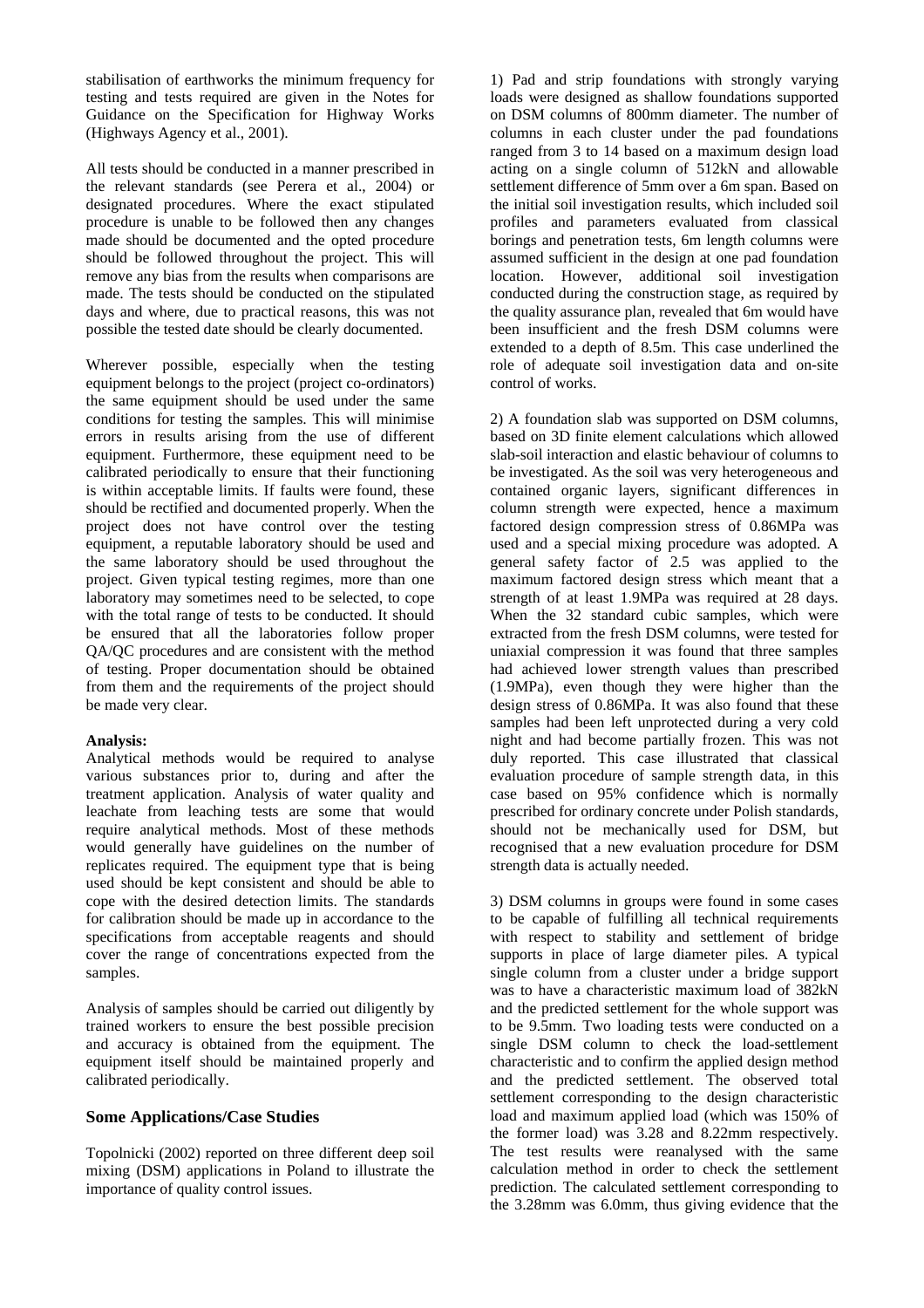applied calculation approach is on the safe side and hence that the predicted settlement for the whole support could be considered as upper bound estimate. Other settlement observations obtained during further construction work would also be used for future back analysis.

Eggen (2002) reported on the stages of QC of limecement column installation in Norway using the dry method of DSM. Initially a soil investigation is carried out before installation by conducting sampling for geotechnical parameters, CPTU for finding layers and sounding tests for finding hard layers or rock. Samples of clay/silt taken would also be used for making lime/cement-mixed samples to conduct laboratory studies to ensure that the expected reaction with the soil is achieved, thus having control over the stabilisation. Furthermore, it is stated that if the site had been subject to previous investigation then any available old information could also be taken into consideration. The next stage is the control of the installation and mixing process. This entails ensuring the quality of the material (cement and lime), accuracy of the cement and lime blending, effectiveness of the mixing procedure (verticality, overlapping, rotation, stroke, rise etc.) and monitoring (measuring pore pressure). Thereafter the columns are tested on-site with CPTU and POPS. Also samples taken from the columns are tested in the laboratory.

Druss (2002) reported on the North American practice of QA/QC applicable to the wet method of DSM. One aspect mentioned is that when sampling of cured in-situ material by coring the sample quality must be ensured using good core recovery and with minimum disturbance. In order to achieve this, it is suggested to utilise experienced drillers, experienced drilling inspectors for monitoring/logging, large diameter cores 3" or greater, triple tube coring equipment, very coarse diamond coring bits, side discharge bit to minimise sample washout, appropriate drilling mud, lubrication on the inner surface of the sample tube and to seal core samples immediately to prevent moisture loss. The quality control and evaluation was conducted over several stages and are given below.

- Compressive strength and unit weight of wet grab samples and samples of uncured soil-cement obtained from selected depths.
- Conducting various tests and assessing composition of cored samples.
- Vertical alignment at specified frequencies.
- Observation shaft (5' diameter) for direct observation of the product in-situ.
- Test pits for direct observation, extraction of block samples and for conducting plate load tests.

Barker, et al. (1996) described in detail the investigation, planning and execution of the remediation undertaken at the Ardeer landfill in Scotland. Initial site investigation and risk assessment suggested that only the groundwater outside the landfill posed long-term low level risk to the flora and fauna of the surrounding environment. Based on these findings remediation at the site was to neutralise the low pH waste within the landfill in order to reduce the movement of metals in the groundwater beneath the landfill. This was to be achieved by conducting in-situ stabilisation. Laboratory studies undertaken established the desired mix for use in a trial study prior to the main work. Lime, Portland cement and fly ash were used to develop the slurry mixes. The performance of the mixes was evaluated using acid neutralisation capacity and the 'French leaching test'. The permeability was also measured and all mixes had to satisfy the strength (UCS) requirement of 100kPa at 7 days. The chosen mix was to be optimised for final composition and slurry to waste ratio during site trials itself. Site trials were conducted based on the Colmix process which was developed to create columns of stabilised soil in the ground. The site equipment chosen was to provide the most economic means of treating a mass block of ground and comprised a quadruple auger equipment, which gave the necessary stability and torque for penetration. Other supporting equipment included two bulk silos for storing the OPC and PFA dry powder, screw feeds, slurry mixer, agitator and two ram pumps (and one reserve). The lime was stored in bags for the trial and was fed to the mixer manually. The slurry was transferred to the four augers via four pipes. The correct dosage was achieved by computer control such that each slurry was evenly distributed to each column. The computer monitored the volume injected, torque, time and drilling speed.

The technical specifications for the project were set out for various activities and these are outlined below:

1) Testing of fresh slurry as supplied to the Colmix augers to check whether requirements were met. These were monitored for the following parameters: a) density by mud balance (target 1.58), b) viscosity by marsh cone (target 43s), c) stability  $<$  5% after 2 days, d) pH  $>$ 12 and e) acid neutralisation capacity  $>$  5 meg H+/g at pH 9 after 14 days. The frequency of these tests was also stipulated. Tests a), b) and d) were to be carried out at least three times in a full working day with the first being at the start of the day. Test c) at least once a day and test e) four times during the course of the trial.

2) Construction of the columns was controlled by rate of dosage, drilling and withdrawal/compaction. Rate of dosage was initially 230litres/linear meter of column with a restriction of a minimum of 200litres/linear meter. Rate of drilling was initially controlled by the computer to achieve the above dosage. The withdrawal/compaction was initially set at 0.5m/min but allowing a maximum of 2.0m/min.

3) Column sampling at the earliest possible time after construction using the Geoprobe instrument to monitor pH. The values were obtained along the column length at 1m from the top, mid point and 1 m from the bottom. The check was to ensure that the pH was greater than 9. 4) Sampling from augers: on completion of the column the auger redrilled a selected column to mid height and lifted without rotation. The samples obtained in this manner from the augers were moulded in triplicate for testing. Moulds were 100mm in diameter and 300mm long. The rate of sampling in this manner was to be one column per day. The tests performed were: pH at the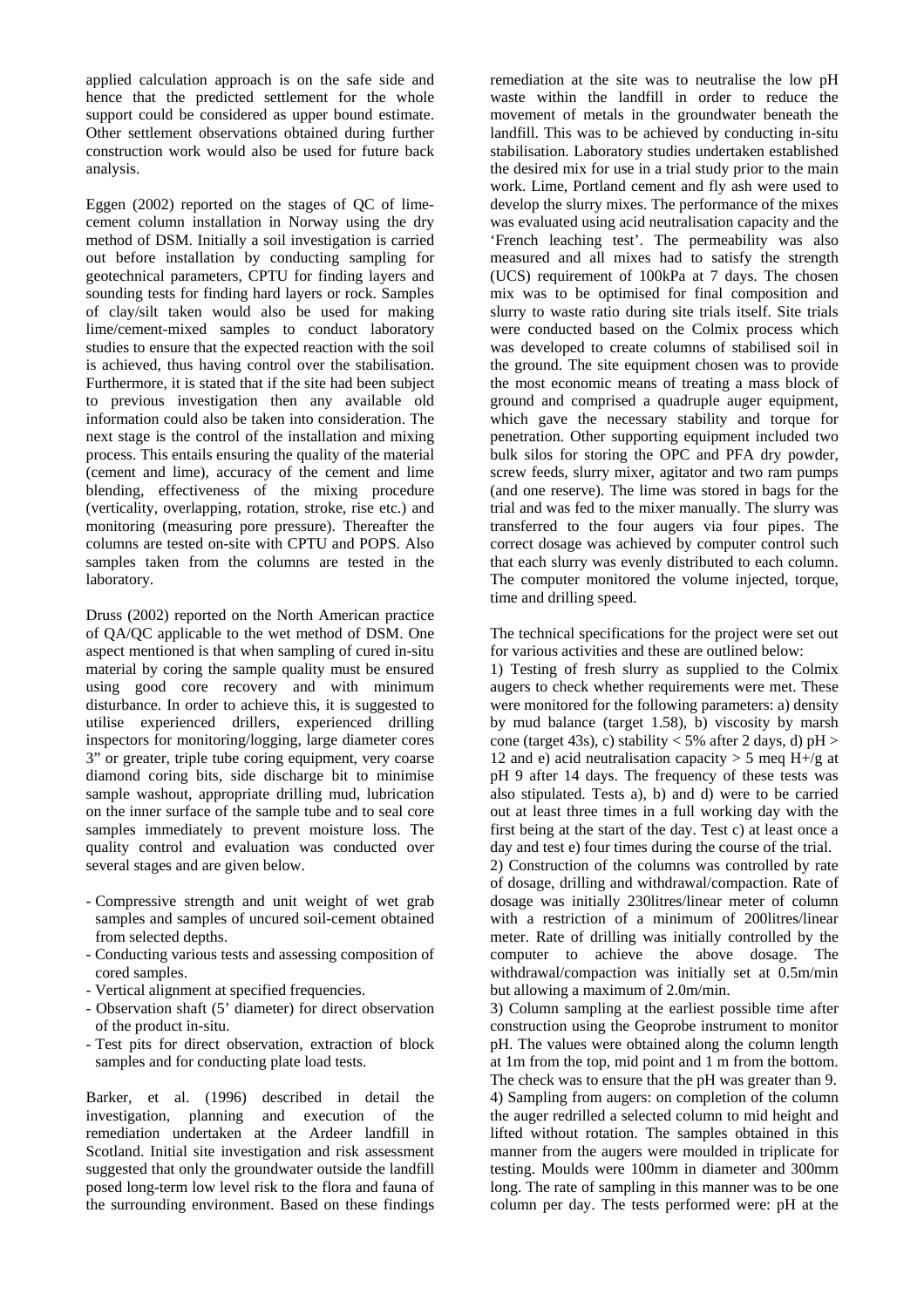time of sampling >9, 7-day UCS >100kPa, 28-day UCS  $>200$ kPa and 14-day ANC  $>2$ meq H+/g at pH 9. Additionally two more moulded samples were taken on every fifth day for testing the 28 -day permeability  $\langle 1x10^7 \text{m/sec}$  and leachability.

5) Field samples were obtained from the stabilised waste after at least 28 days of completion of the trials and tests were carried out on the 100mm diameter samples. Tests were carried out for checking UCS  $>$ 200kPa (20 Nos), ANC  $>$ 2meq H+/g at pH 9 (4 Nos), Permeability  $\langle 1x10^7 \text{m/sec}$  (4 Nos) and leachability (4 Nos).

The trial study area consisted of about 10% of the total area to be treated and it included the area with the lowest pH and highest metal contamination. In total 261 columns were built with 152 constructed with the original slurry mix and the remaining 109 using another slurry mix developed during the laboratory studies.

The site trial assessments concluded that the overall results based on the parameters checked were judged to be satisfactory, as almost all of the specified criteria were met.

During the actual site work some modifications were made to improve the overall efficiency. These included a) additional silo for storage of lime, b) agitator was replaced with another to achieve more flexibility between mixing and drilling, c) construction of columns to be continuous rather than alternate and d) speed of penetration and withdrawal to be 0.8 and 1.0 m/min. Samples were continually taken during this stage, but at a reduced rate to that of the trial study, and tested to confirm continued compliance. An additional 2407 columns were installed during this time.

Post construction monitoring was to be carried out for a period of 18–24 months after completion. The monitoring was to include sampling from wells to determine water quality and using studies on Intertidal Meiofauna to act as a guide to the health of the estuary adjacent to the landfill.

#### **References**

- Al-Tabbaa, A. and Perera, A.S.R. (2002a). State of practice report UK stabilisation/solidification treatment and remediation: Binders and technology – Part I: Basic Principles.
- Al-Tabbaa, A. and Perera, A.S.R. (2002b). State of practice report UK stabilisation/solidification treatment and remediation: Binders and technology – Part II: Research.
- Al-Tabbaa, A. and Perera, A.S.R. (2002c). State of practice report UK stabilisation/solidification treatment and remediation: Binders and technology – Part III: Applications.
- Barker, P., Wyllie, M. and Esnault, A. (1996). Investigation, Planning and execution of the remediation of the Ardeer landfill, Scotland. Symposium International, Exemples majeurs et recents en geotechnique de l'environnement, Paris.
- BCA (2001). Cement-based stabilisation and solidification for the remediation of contaminated

land. The findings of a study mission to the USA. British Cement Association.

- BS 1924 (1990). Methods of test for stabilised soils. British Standards Institution, London.
- BS 6699 (1992). Specification for ground granulated blastfurnace slag for use with Portland cement. British Standards Institution, London.
- BS EN 196 (1992). Methods of testing cement. British Standards Institution, London.
- BS EN 450 (1995). Fly ash for concrete. Definitions, requirements and quality control. British Standards Institution, London.
- BS 3892 (1996 & 1997). Pulverized-fuel ash. Part 1 (1997) - Specification for pulverized-fuel ash for use with Portland cement, Part 2 (1996) - Specification for pulverized-fuel ash to be used as a Type I addition and Part 3 (1997) - Specification for pulverized-fuel ash for use in cementitious grouts. British Standards Institution, London.
- BS EN 197-1 (2000). Cement. Part 1: Compositions, specifications and conformity criteria for common cements. British Standards Institution, London.
- BS EN 12390 (2000). Testing hardened concrete. British Standards Institution, London.
- BS EN ISO 9000 (2000). Quality management systems. Fundamentals and vocabulary. British Standards Institution, London.
- BS 10175 (2001). Investigation of potentially contaminated sites. Code of Practice. British Standards Institution, London.
- BS EN 459-1 (2001). Building lime. Part 1. Definitions, specifications and conformity criteria. British Standards Institution, London.
- BS EN 1008 (2002). Mixing water for concrete. Specification for sampling, testing and assessing the suitability of water, including water recovered from processes in the concrete industry, as mixing water for concrete. British Standards Institution, London.
- Buxton Lime Industries (1990). Lime Stabilisation Manual.
- Coastal Development Institute of Technology (2001). Deep mixing method: Principle, design and construction. Japan.
- DD ENV 12920 (1998). Characterisation of waste. Methodology for the determination of leaching behaviour of waste under specific conditions. British Standards Institution, London.
- Day, S., Ward, L., Deming, P.W. and Remmert, R. (1997). Quality control for vertical barriers. Training Seminar Manual. 1997 International Containment Technology Conference and Exhibition. Florida State University.
- Druss, D.L. (2002). North American practice QA/QC wet method. Proceedings of the Tokyo Workshop 2002 on Deep Mixing, pp. 150-151.
- Eggen, A. (2002). Qa/Qc current practice: Nordic practice dry method. Proceedings of the Tokyo Workshop 2002 on Deep Mixing, pp.xx-xx
- EA (2004). Guidance on the use of stabilisation/ solidification for the treatment of contaminated soil. Science Report SC980003/SR1, Environment Agency.